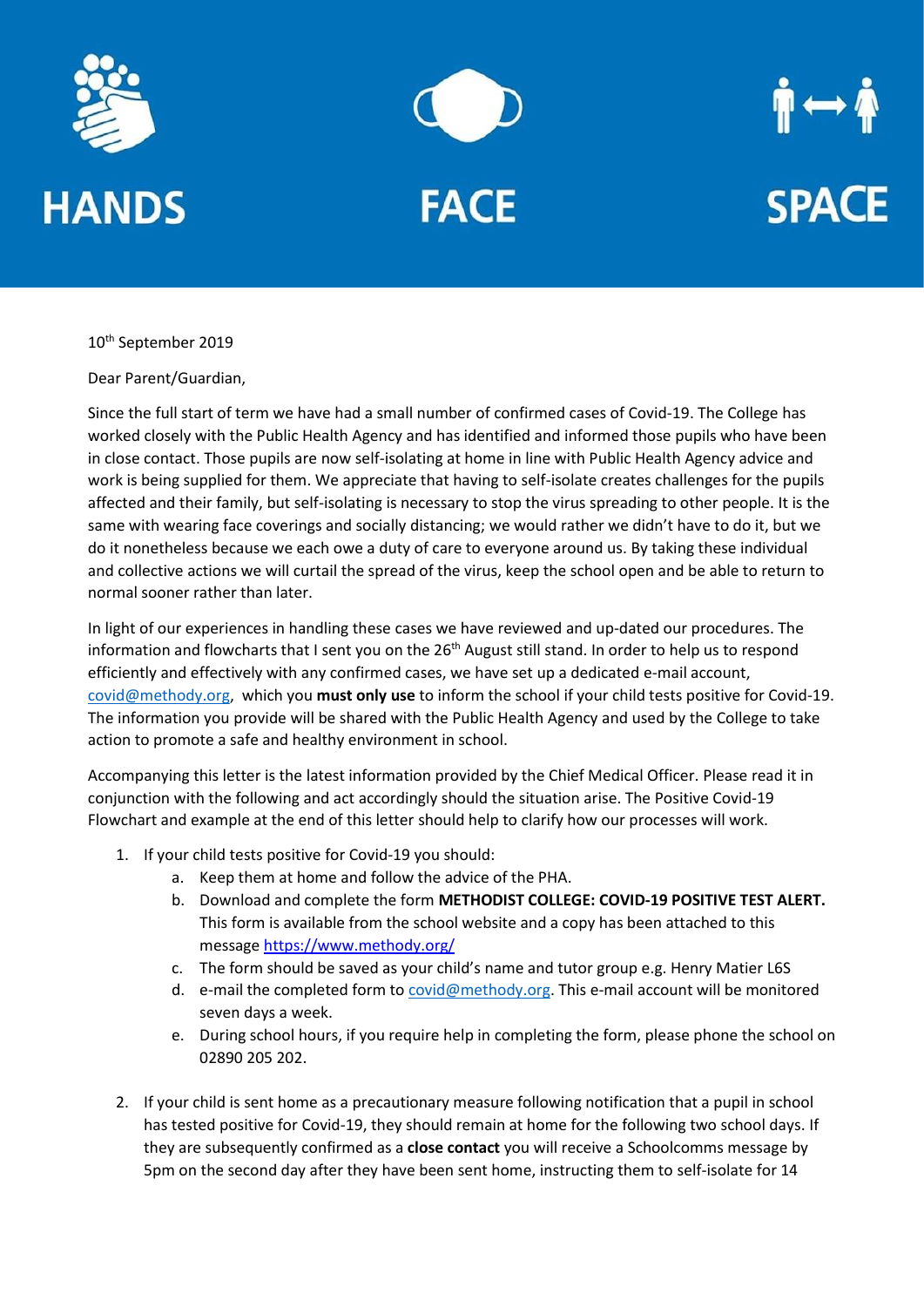days. If you are **not** contacted, then it means they are **not** a close contact and they can return to school.

- 3. If your child is identified as a **close contact** of someone who has tested positive for Covid-19.
	- a. **Keep them at home.**
	- b. You should expect to be contacted by the Public Health Agency's Contact Tracing Service from (028) 9536 8888. Please be aware that the PHA Contact Tracing Team is dealing with high volumes of information. They will endeavour to contact you as soon as possible, but this may take them a number of days.

The current advice medical advice from the PHA is that someone who has been in close contact with a person who has tested positive for Covid-19 **must** self-isolate at home for 14 days from the time of their last contact. **This is because they are at risk of developing symptoms themselves in the next 14 days and could spread the virus to others before the symptoms begin.** Your child must therefore self-isolate for 14 days, unless they are told otherwise by the PHA. Other members of the household do not have to self-isolate unless your child develops symptoms of Covid-19.

## **Close Contact** means:

- a. a person who has been within 2 metres for more than 15 minutes
- b. a person who has had face-to-face contact (within one metre):
	- i. being coughed on
	- ii. having a face-to-face conversation within one metre
	- iii. having skin-to-skin physical contact, or contact within one metre for one minute or longer without face-to-face contact
- c. a person who has travelled in a car
- d. people who spend significant time in the same household

The PHA Contact Tracing Team will advise close contacts to self-isolate for 14 days, irrespective of whether the contact has had a negative Covid-19 test. As long as the close contact and everyone else in their household has no Covid-19 symptoms, the remainder of the household can carry on with their normal activities.

If a close contact develops COVID-19 symptoms (a new continuous cough, a fever/high temperature or loss of smell/taste) they should seek a test. Their household contacts should also then self-isolate pending the result of that test. If the test is negative: the close contact should still complete their 14 days self-isolation period; and the household contacts can resume normal activities. If the test is positive: the close contact becomes a case and the 'clock' resets for a new period of self-isolation for 10 days from the date of onset of symptoms; and their household contacts should remain in self-isolation until 14 days have passed since the onset of symptoms in their household member.

If you have any concerns you can call the NHS Helpline on 111, explain the situation and ask for further advice. You can also obtain up-to-date advice online on the PHA website.

4. Your child only needs to self-isolate if they develop symptoms of Covid-19 or they are contacted by the College or the PHA Contact Tracing Service and instructed to do so. Other pupils in your child's year group or class may be isolating because they have tested positive or have been identified as close contacts, this does not mean that your child has to self-isolate as well.

Please note that pupils who are sent home as a precautionary measure and those self-isolating because of Covid-19, will have their absence recorded using a specific code. This will mean that their attendance record will not be affected by their requirement to self-isolate.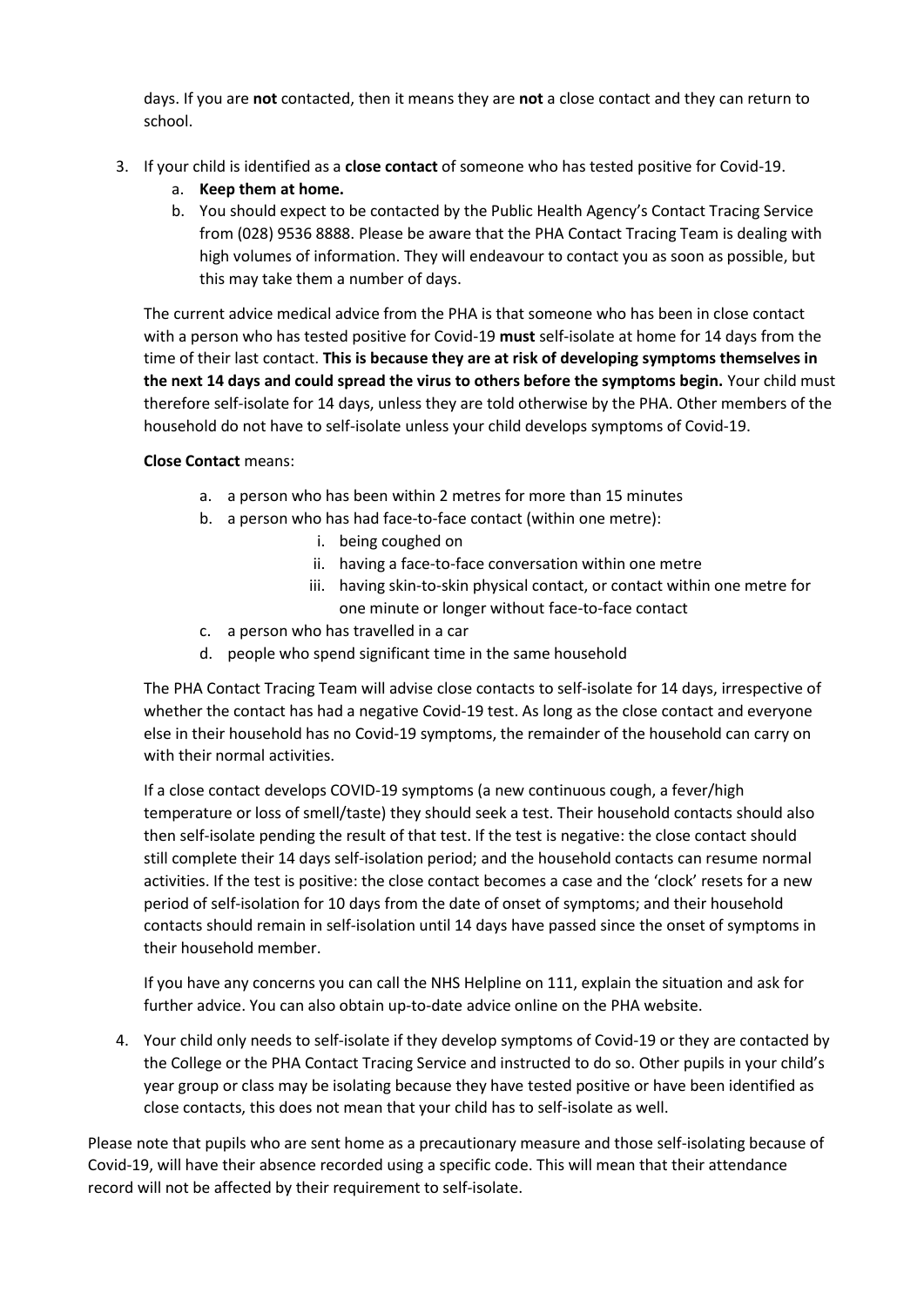I would like to thank you for your support and understanding in these challenging times. In spite of the ongoing health situation the start of the new academic year has been very positive and we look forward to re-establishing all of the enriching aspects of life at Methody as soon as it is safe to do so.

**In the meantime, please continue to reinforce with your child the importance of:**

- **practising social distancing as much as humanly possible**
- **wearing a face covering when indoors (school buildings, school transport, local shops etc.) washing their hands thoroughly throughout the day**
- **following 'catch it, kill it, bin it' when they sneeze or cough**